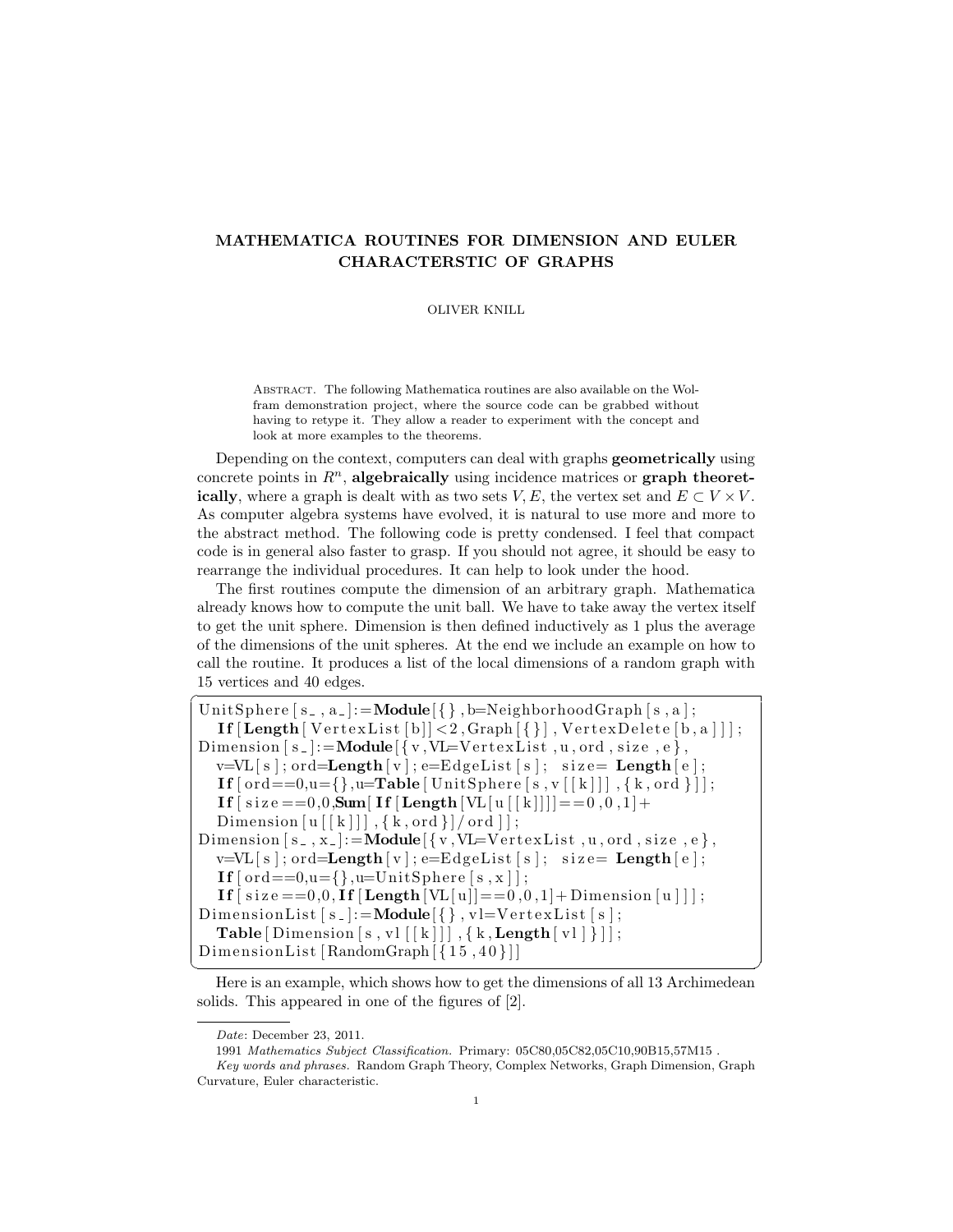```
\overline{a}PD=PolyhedronData ; a=PD[ "Archimedean " ] ; Table [
s=UndirectedGraph [Graph [PD [a [ [k]], "SkeletonRules" ]] ];
{a | [k]|, "with dimension", Dimension[s]},{k, Length[a]}
```
✝ ✆ Now we compute the sum of all dimensions over all subgraphs of a complete graph with 5 vertices by brute force. It is  $1451 = d_5(1/2)2^{{5 \choose 2}}$ . This computations done for  $p = 1/2$  first triggered the paper [3] because we found it intriguing that the sum was always an integer. It suggested that there is more structure behind dimension.

```
F[n_-, p_-]: = Module \{\overline{v}=Range [n], f, e, m, g, u\},\g[k_-, l_-]:=p^l (1-p)^(Binomial[n,2]-1);e=Flatten [Table [ v [[i]]->v [[j]] , {i , n}, {j , i+1, n}] ];
 f=Subsets[e]; m=Length[f]; d=Map[Length,f];u=Table [Dimension [UndirectedGraph [Graph [v, f [[k]]]]], {k,m}];
 Sum [u[[k]]g[k,d[[k]]],\{k,Length[u]\}]]; F[5,0.5]*2^10
```
The next routine computes the expected dimension for graphs with  $n$  nodes and percolation probability  $p$  using the formulas we know. Fixing  $p$  allows to compute the expectations of dimension, where the number of vertices is large. The number of computation steps is  $O(n^2)$ .

✝ ✆

```
G[n_-, p_-] := Module[\{r, b = Binomial, g, F, l\}, l [ d_-] := Length[d] - 1;g[k_-,m_-]:=N[b[m,k] p^k(1-p)^m(m-k)]; r = \{-1,0\};F[d_{-}]:=Module\{\{m=1 \mid d\}\}, 1+\text{Sum}[d\left[ [k+1] \mid g[k,m], \{k, 0, m\} \right]\};Do[ r=Append [ r , N[ F [ r ]]] , { n } ]; r [ [ n + 1]]]; G[ 5, 0.5 | *2^10\left( \frac{1}{\sqrt{2}}\right) \left( \frac{1}{\sqrt{2}}\right) \left( \frac{1}{\sqrt{2}}\right) \left( \frac{1}{\sqrt{2}}\right) \left( \frac{1}{\sqrt{2}}\right) \left( \frac{1}{\sqrt{2}}\right) \left( \frac{1}{\sqrt{2}}\right) \left( \frac{1}{\sqrt{2}}\right) \left( \frac{1}{\sqrt{2}}\right) \left( \frac{1}{\sqrt{2}}\right)
```
Here is the formula for the average Euler characteristic in  $G(n, 1/2)$ 

```
h[n_-,k_-]:=\text{Binomial}[n,k] p^Binomial [k,2];
H[n_-]: = Sum[(-1)^{(k+1)} h [n, k], { k, 1, n } ];
Table [H[n], \{n, 1, 8\}] /. p->1/2
✝ ✆
```
Here is the code to compute the Euler characteristic of an arbitrary graph

```
Cliques [K_-, k_-]:=Module[{n, m=Length | EdgeList [K]|, s, u, V=VertexList [K], U},s=Subsets [V, {k, k}]; n=Length [V]; Bi=Binomial;
  If k == 1, u = n, If k == 2, u = m, u = SumIf [\text{Length} [ E d \text{gel} \text{ist} [ Subgraph [K, s [[j]]]]] ] = Bi [k, 2], 1, 0],
     \{j, Length [s] \}]]; u];
Euler Characteristic [K_-]:=\text{Sum}[(-1)^{(k-1)}Cliques [K, k], \{k, 1, \text{Length} [VertexList [K]] } ];
Euler Characteristic [KnightTourGraph [5, 3]]
✝ ✆
```
And here is the code to compute the curvature at a point as well as the list of curvatures. Adding them up gives the Euler characteristic:

```
Curvature [s_-, v_-]:=Module \{\text{s1}, \text{k}, \text{r}, \text{u}\}, \text{s1}=UnitSphere [s, v];
   v = Vert \, \text{dist}[s1]; \text{n} = \text{Length}[v1]; \text{r} = \text{Table}[(-1)^k / (k+1), \{k, n\}];u=Table [Cliques [s1, k], {k, n}]; 1+u.r;
Curvatures [s_-]:=Module\{\}, vl=VertexList [s];
```